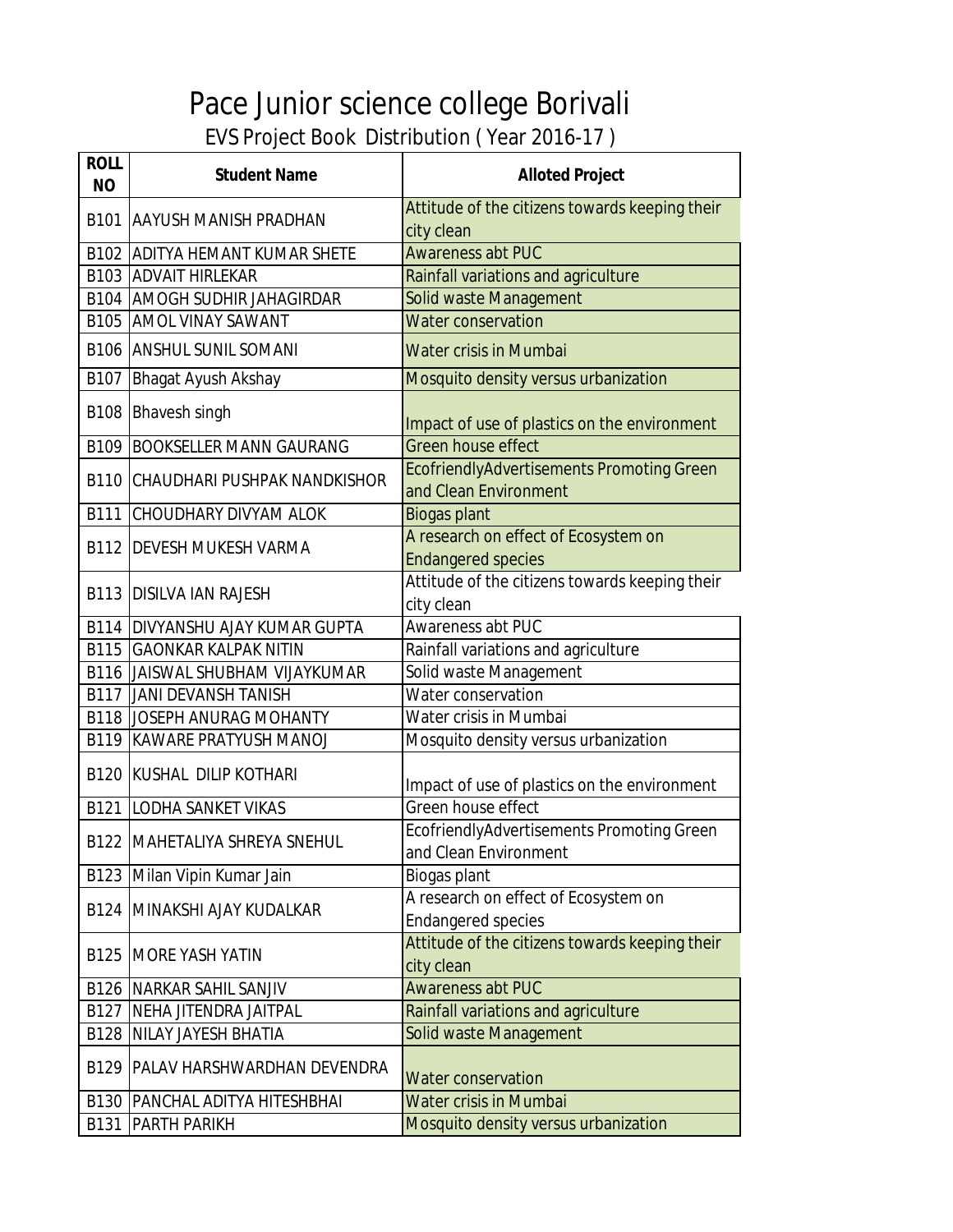| <b>ROLL</b><br><b>NO</b> | <b>Student Name</b>                | <b>Alloted Project</b>                                             |
|--------------------------|------------------------------------|--------------------------------------------------------------------|
|                          | <b>B132 PATODIA DEVESH DEEPAK</b>  | Impact of use of plastics on the environment                       |
|                          | <b>B133 POOJARY UDIT JAYA</b>      | Green house effect                                                 |
|                          | <b>B134   PRANALI ASHISH BHATT</b> | EcofriendlyAdvertisements Promoting Green<br>and Clean Environment |
|                          | <b>B135 RAKVI TANMAEE MILIND</b>   | <b>Biogas plant</b>                                                |
|                          |                                    | A research on effect of Ecosystem on                               |
|                          | <b>B136 RANE ANKUSH SANTOSH</b>    | <b>Endangered species</b>                                          |
|                          | <b>B137 ISAHARSH MANISH DESAI</b>  | Attitude of the citizens towards keeping their<br>city clean       |
|                          | <b>B138 SAHIL VINAY SAWANT</b>     | Awareness abt PUC                                                  |
|                          | <b>B139 SHAH AYUSH RAJESH</b>      | Rainfall variations and agriculture                                |
|                          | <b>B140 SHAH NISHTHA KAMLESH</b>   | Solid waste Management                                             |
|                          | <b>B141 SHAIKH WAQAS AHMED</b>     | Water conservation                                                 |
|                          | <b>B142 SHIRSAT NILAY RAJAN</b>    | Water crisis in Mumbai                                             |
|                          | <b>B143 SHIRSAT NINAD RAJAN</b>    | Mosquito density versus urbanization                               |
|                          | <b>B144 SHRUTI UNNIKANNAN</b>      | Impact of use of plastics on the environment                       |
|                          | <b>B145 SIDDHARTH NAIR</b>         | Green house effect                                                 |
|                          | <b>B146 SIWACH AMAN ARUN</b>       | EcofriendlyAdvertisements Promoting Green<br>and Clean Environment |
| B147                     | <b>SUGHOSH SUDHANVAN</b>           | Biogas plant                                                       |
|                          |                                    | A research on effect of Ecosystem on                               |
| B148                     | <b>TANVI NITIN DHOPE</b>           | <b>Endangered species</b>                                          |
|                          | <b>B150 WAGH KUNAL SHARAD</b>      | Attitude of the citizens towards keeping their<br>city clean       |
| B151                     | <b>SAKSHAT DARNE</b>               | <b>Awareness abt PUC</b>                                           |
|                          | <b>B201 ABHIJEET MANOJ VARMA</b>   | Rainfall variations and agriculture                                |
|                          | B202 Aditi Shriprakash Joshi       | Solid waste Management                                             |
|                          | <b>B203 ADITYA GAJANAN GANDHI</b>  | <b>Water conservation</b>                                          |
|                          | <b>B204 AMAN PRAVEEN PAHURKAR</b>  | <b>Water crisis in Mumbai</b>                                      |
|                          | <b>B205 ANSHUL SINGH KOSHYARI</b>  | Mosquito density versus urbanization                               |
| B206                     | <b>ARAIKAR CHINMAY RAJESH</b>      | Impact of use of plastics on the environment                       |
| B207                     | ARMAAN R. KALIA                    | Green house effect                                                 |
| <b>B208</b>              | <b>ASHUTOSH ANILKUMAR DUBEY</b>    | EcofriendlyAdvertisements Promoting Green<br>and Clean Environment |
| B209                     | <b>BHAKTI YOGESH SHARMA</b>        | <b>Biogas plant</b>                                                |
| B210                     | <b>Bhangale Loukik Pramod</b>      | A research on effect of Ecosystem on<br><b>Endangered species</b>  |
| B211                     | <b>BHOLE RITIKA VIJAY</b>          | Attitude of the citizens towards keeping their<br>city clean       |
| B213                     | Desai Krish Chetan                 | Awareness abt PUC                                                  |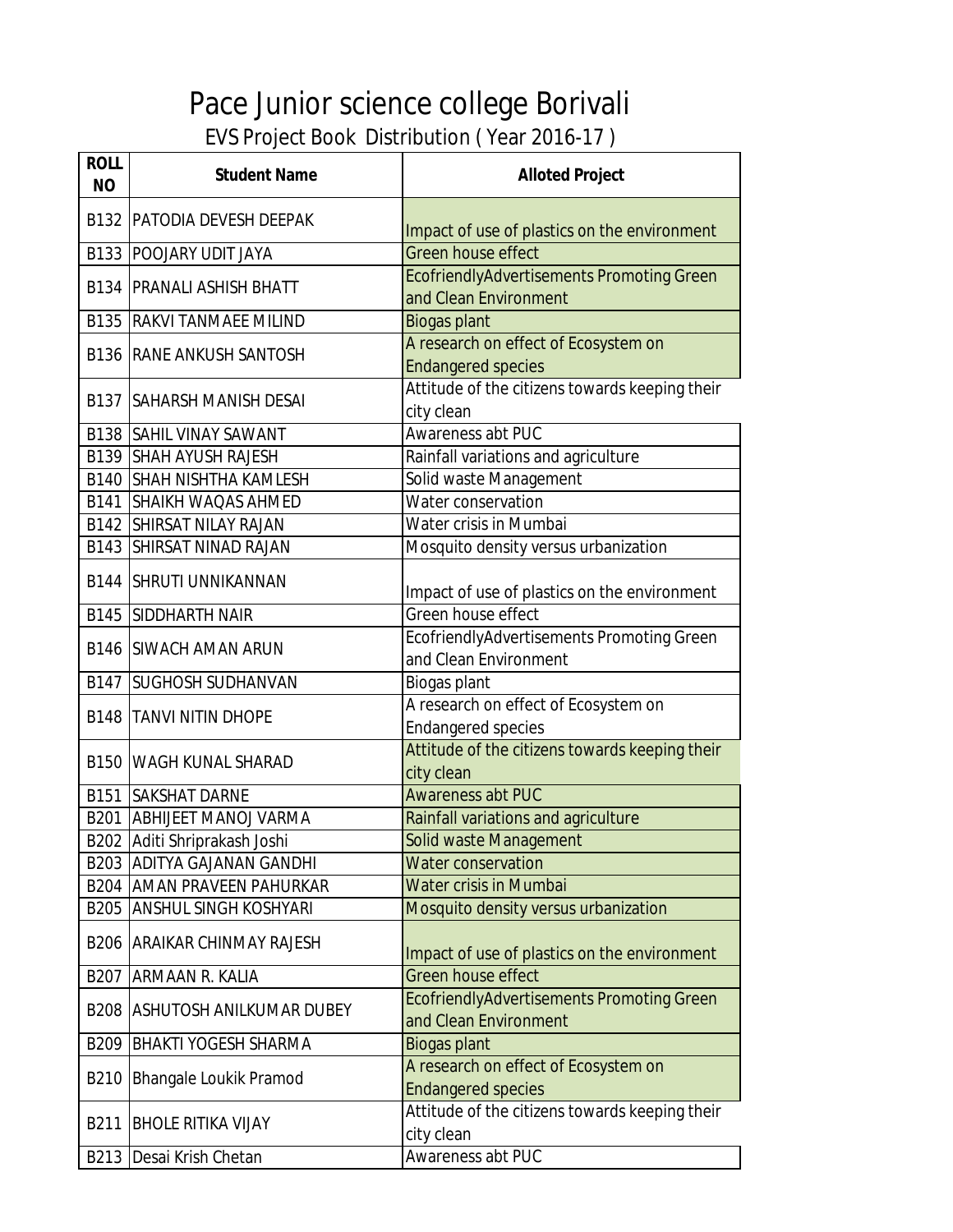| <b>ROLL</b><br><b>NO</b> | <b>Student Name</b>                    | <b>Alloted Project</b>                                             |
|--------------------------|----------------------------------------|--------------------------------------------------------------------|
|                          | B214   DEVASHISH SINGH GOPAL PALYAL    | Rainfall variations and agriculture                                |
|                          | <b>B216 DIAS ALVIS ALBERT</b>          | Solid waste Management                                             |
|                          | <b>B217 DOSHI NRUTYA NIRAJ</b>         | Water conservation                                                 |
|                          | <b>B218 FERNANDES AARON MARIO</b>      | Water crisis in Mumbai                                             |
|                          | <b>B219 FERNANDES LANCE VINCENT</b>    | Mosquito density versus urbanization                               |
|                          | <b>B220 HARSH RAJESH JADHAV</b>        | Impact of use of plastics on the environment                       |
|                          | B221 HARSH SHANKAR BENAHALKAR          | Green house effect                                                 |
|                          | <b>B222 HRISHIKESH YOGESH BHALERAO</b> | EcofriendlyAdvertisements Promoting Green<br>and Clean Environment |
|                          | <b>B223 IINGALE PRATHAMESH SOPAN</b>   | Biogas plant                                                       |
|                          | <b>B224 JOSHI ANIKET YOGENDRA</b>      | A research on effect of Ecosystem on<br><b>Endangered species</b>  |
|                          | <b>B225 JJOSHI RAJAS MAHESH</b>        | Attitude of the citizens towards keeping their<br>city clean       |
|                          | <b>B226 KAIVALYA CHITRE</b>            | <b>Awareness abt PUC</b>                                           |
|                          | <b>B227 KHUSHAL DEVANG SHAH</b>        | Rainfall variations and agriculture                                |
|                          | <b>B228 KUMTAKAR RIDDHESH NITIN</b>    | Solid waste Management                                             |
|                          | <b>B229 LOHIT HARISH SHETTY</b>        | <b>Water conservation</b>                                          |
|                          | <b>B230 MASTER SMIT SHAILESH</b>       | Water crisis in Mumbai                                             |
| B231                     | MOHANTY PRANAV PRABIN                  | Mosquito density versus urbanization                               |
|                          | <b>B232 MOHITE SHANTANU TUKARAM</b>    | Impact of use of plastics on the environment                       |
| B233                     | <b>NAIR RISHI SAJIT</b>                | Green house effect                                                 |
|                          | B234 Naishadh Agam Vora                | EcofriendlyAdvertisements Promoting Green<br>and Clean Environment |
|                          | <b>B235 NAMAN SHARMA</b>               | <b>Biogas plant</b>                                                |
|                          | <b>B236 NEEL SANJAY DOSHI</b>          | A research on effect of Ecosystem on<br><b>Endangered species</b>  |
|                          | <b>B237 NEHA NITIN KOPPIKAR</b>        | Attitude of the citizens towards keeping their<br>city clean       |
|                          | <b>B238 NEIL KEVIN JHON</b>            | <b>Awareness abt PUC</b>                                           |
|                          | <b>B239 NIKITA MURLIDHAR MAHAJAN</b>   | Rainfall variations and agriculture                                |
|                          | <b>B240 NIYATI KIRAN PATEL</b>         | Solid waste Management                                             |
|                          | <b>B241   PARMAR CHARMI HEMANT</b>     | Water conservation                                                 |
|                          | <b>B242   PATEL JATIN MAHENDRA</b>     | Water crisis in Mumbai                                             |
| B243                     | <b>PATIL JUGAL SUNIL</b>               | Mosquito density versus urbanization                               |
| B244                     | <b>PRABHUDABHOLKAR NEEL DEEPAK</b>     | Impact of use of plastics on the environment                       |
| B245                     | Prakhar Sah                            | Green house effect                                                 |
| B246                     | <b>PRANAV KIRIT RATHOD</b>             | EcofriendlyAdvertisements Promoting Green<br>and Clean Environment |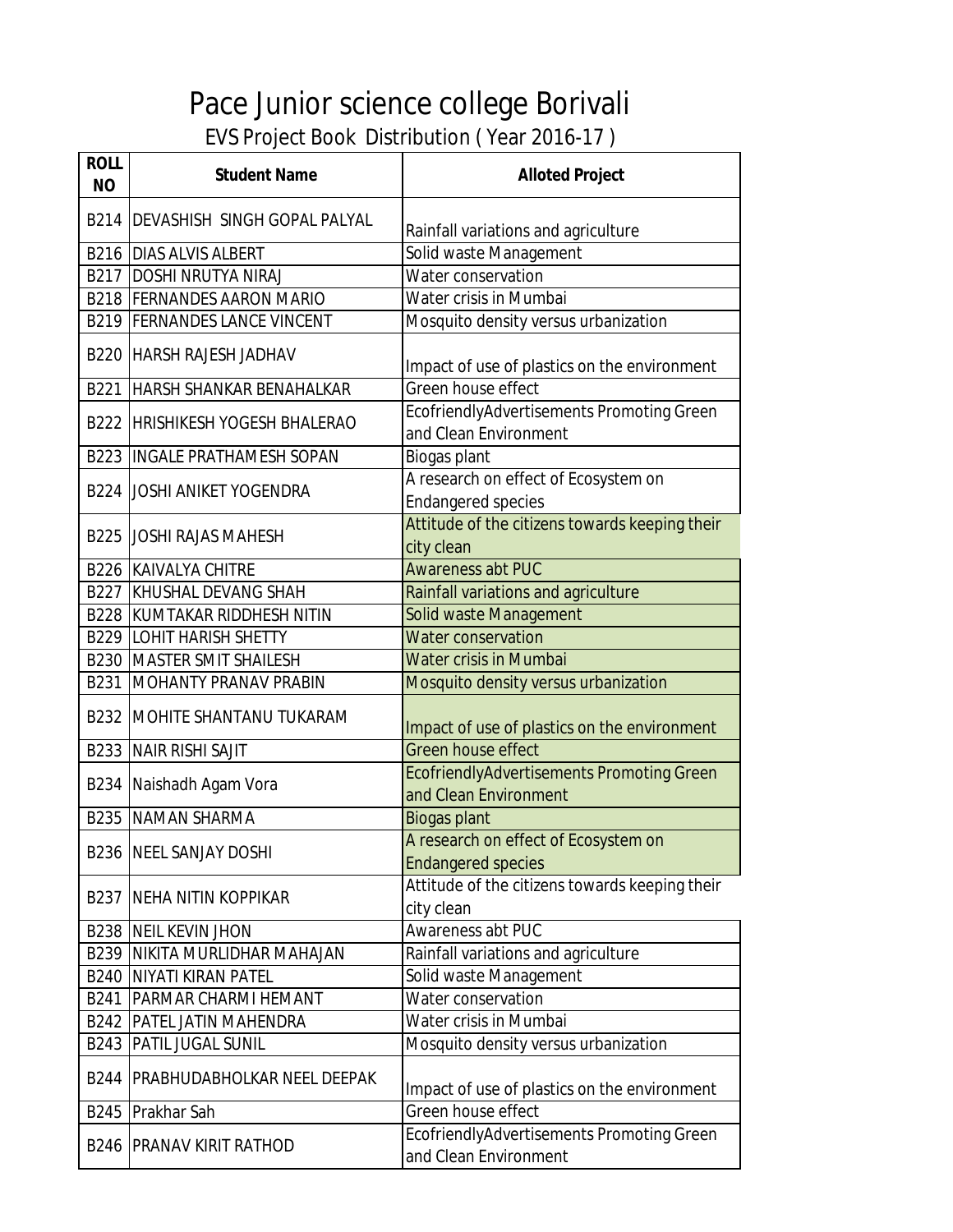| <b>ROLL</b><br><b>NO</b> | <b>Student Name</b>                      | <b>Alloted Project</b>                                                    |
|--------------------------|------------------------------------------|---------------------------------------------------------------------------|
|                          | <b>B247 PRATYUSH JHA</b>                 | Biogas plant                                                              |
|                          | <b>B248 PUROHIT HRIDAY ANUP</b>          | A research on effect of Ecosystem on<br><b>Endangered species</b>         |
|                          | <b>B249 RAHUL SANJEEV CHAUHAN</b>        | Attitude of the citizens towards keeping their<br>city clean              |
|                          | <b>B250 RAPOSE REUBEN ANTHONY ANDREW</b> | <b>Awareness abt PUC</b>                                                  |
|                          | <b>B251 ROSHAN RAVI</b>                  | Rainfall variations and agriculture                                       |
|                          | <b>B252 SAGATHIYA MANASVI BIPIN</b>      | Solid waste Management                                                    |
|                          | B253 SALVI SIDDHARTH SANJAY              | <b>Water conservation</b>                                                 |
|                          | B254 Sanjana Asok Hajra                  | <b>Water crisis in Mumbai</b>                                             |
|                          | <b>B255 SATAM JANHAVI VILAS</b>          | Mosquito density versus urbanization                                      |
|                          | <b>B256 SAWANT KEDAR PRABHAKAR</b>       | Impact of use of plastics on the environment                              |
|                          | <b>B257 SHAH RIDDHI KETAN</b>            | Green house effect                                                        |
|                          | B258 Shamik Ajay Pendse                  | <b>EcofriendlyAdvertisements Promoting Green</b><br>and Clean Environment |
|                          | <b>B260 SHINDE APURVA SHRIMANT</b>       | <b>Biogas plant</b>                                                       |
|                          | <b>B261   SHRAVANTI PRASHANT BOBADE</b>  | A research on effect of Ecosystem on<br><b>Endangered species</b>         |
|                          | B262 SHREY JAIN                          | Attitude of the citizens towards keeping their<br>city clean              |
|                          | <b>B263 SHREYA VINEET SAXENA</b>         | Awareness abt PUC                                                         |
|                          | B264 Shruti Santosh Rampure              | Rainfall variations and agriculture                                       |
|                          | B265 Shubham Pradeep Thakur              | Solid waste Management                                                    |
|                          | <b>B266 SMIT KETAN PATEL</b>             | Water conservation                                                        |
|                          | <b>B267 SNIGDHA RANJITH</b>              | Water crisis in Mumbai                                                    |
|                          | <b>B268 SOLANKI ADITYA SHAILESH</b>      | Mosquito density versus urbanization                                      |
|                          | <b>B269 SUDHANSHU KOTIWAR</b>            | Impact of use of plastics on the environment                              |
|                          | B270 Suraj Sanjay Ingle                  | Green house effect                                                        |
| B271                     | <b>TALWAR NIDHI SHASHIKANT</b>           | EcofriendlyAdvertisements Promoting Green<br>and Clean Environment        |
| B272                     | UTKARSHA PRAMOD TORADMAL                 | <b>Biogas plant</b>                                                       |
| B273                     | <b>UWAIZ H MANSURI</b>                   | A research on effect of Ecosystem on<br><b>Endangered species</b>         |
|                          | <b>B274   VANDAN MAHESH SHAH</b>         | Attitude of the citizens towards keeping their<br>city clean              |
|                          | B275 Ved Raj Vartak                      | <b>Awareness abt PUC</b>                                                  |
|                          | <b>B276 VIHAN VIPUL BHATT</b>            | Rainfall variations and agriculture                                       |
|                          | <b>B277 VYAS HRIDAYE SANDEEP</b>         | Solid waste Management                                                    |
|                          | <b>B301 CHAWHAN RADHIKA RAJENDRA</b>     | <b>Water conservation</b>                                                 |
|                          | B302 FARHEEN INAMULLAH KHAN              | Water crisis in Mumbai                                                    |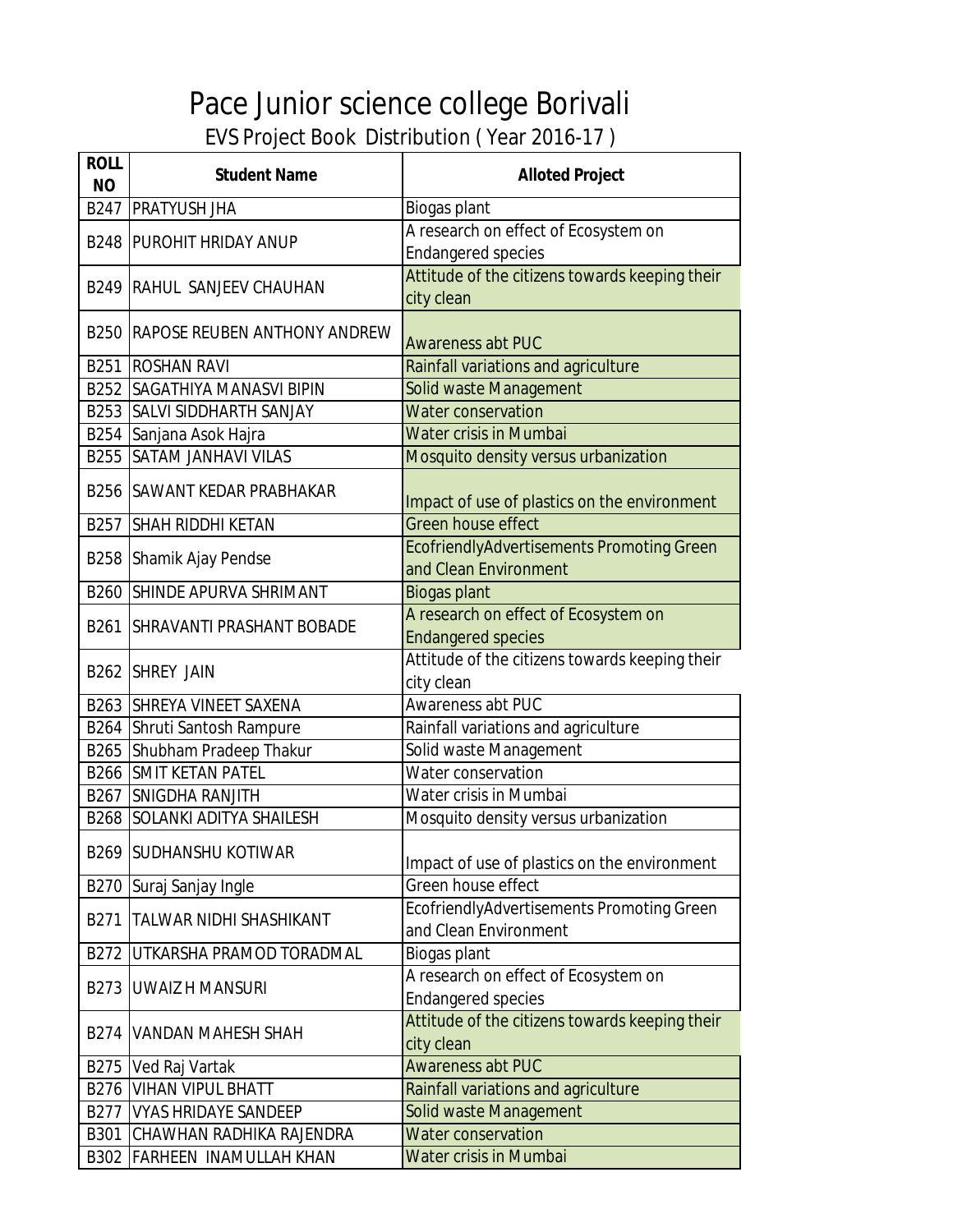| <b>ROLL</b><br><b>NO</b> | <b>Student Name</b>                   | <b>Alloted Project</b>                                                    |
|--------------------------|---------------------------------------|---------------------------------------------------------------------------|
|                          | <b>B303 JELCY BAVTIS LOPES</b>        | Mosquito density versus urbanization                                      |
|                          | B304 KHUSHI NARENDRA JAIN             | Impact of use of plastics on the environment                              |
|                          | <b>B305 KORGAONKAR SHIVANI SUDHIR</b> | Green house effect                                                        |
|                          | <b>B306 MAINKAR AMRUTA RAJIV</b>      | <b>EcofriendlyAdvertisements Promoting Green</b><br>and Clean Environment |
| B307                     | MOHAMMED ZAID MANSURI                 | <b>Biogas plant</b>                                                       |
|                          | <b>B308 INACHANE SALONI SAMIR</b>     | A research on effect of Ecosystem on<br><b>Endangered species</b>         |
|                          | <b>B309 NAIR KARTIKA RAVEENDRAN</b>   | Attitude of the citizens towards keeping their<br>city clean              |
|                          | <b>B310 PARAB DEVANG DILIP</b>        | Awareness abt PUC                                                         |
|                          | <b>B311 PATIL NEHA ARUN</b>           | Rainfall variations and agriculture                                       |
|                          | B312 Pimple Kshitij                   | Solid waste Management                                                    |
|                          | <b>B313 POORNIMA SANJAY GUJAR</b>     | Water conservation                                                        |
|                          | <b>B314 PRISHA SANGHVI</b>            | Water crisis in Mumbai                                                    |
|                          | <b>B315 SAWTEKAR ADITI NITIN</b>      | Mosquito density versus urbanization                                      |
|                          | <b>B316 TANISHA PRATAP SHINDE</b>     | Impact of use of plastics on the environment                              |
| B317                     | <b>THAKUR HEMANGI MANOJ</b>           | Green house effect                                                        |
|                          | <b>B318 KOLE AKRITI JAGABANDHU</b>    | EcofriendlyAdvertisements Promoting Green                                 |
|                          |                                       | and Clean Environment                                                     |
|                          | <b>B328 HONGUNTI NIDHI</b>            | Biogas plant                                                              |
|                          | <b>B423 JAIN AMAY DILIP</b>           | A research on effect of Ecosystem on<br><b>Endangered species</b>         |
|                          | B615 VANDIT M. SHAH                   | Attitude of the citizens towards keeping their<br>city clean              |
|                          | <b>B701 ABHRAM IYENGAR</b>            | <b>Awareness abt PUC</b>                                                  |
|                          | B702 ANIRUDDHA VIVEK NEVGI            | Rainfall variations and agriculture                                       |
|                          | <b>B703 APURVA SHRIVASTAVA</b>        | Solid waste Management                                                    |
|                          | <b>B704 ARYAN ARUN VYAS</b>           | <b>Water conservation</b>                                                 |
|                          | <b>B705 BISWAJEET SAHOO</b>           | Water crisis in Mumbai                                                    |
|                          | <b>B706 HARSHITA P. KOUSHIK</b>       | Mosquito density versus urbanization                                      |
| B707                     | <b>HRISHIKESH SUDHIR NIMBALKAR</b>    | Impact of use of plastics on the environment                              |
|                          | <b>B708 MALHAR M. KULKARNI</b>        | Green house effect                                                        |
|                          | <b>B709 NEEVEDH SHETTY</b>            | EcofriendlyAdvertisements Promoting Green<br>and Clean Environment        |
| B710                     | <b>PURAV ALKESH PANNA</b>             | <b>Biogas plant</b>                                                       |
| B711                     | <b>RAHUL SINGH</b>                    | A research on effect of Ecosystem on<br><b>Endangered species</b>         |
|                          | <b>B712 ROBIN SONWANSHI</b>           | Attitude of the citizens towards keeping their<br>city clean              |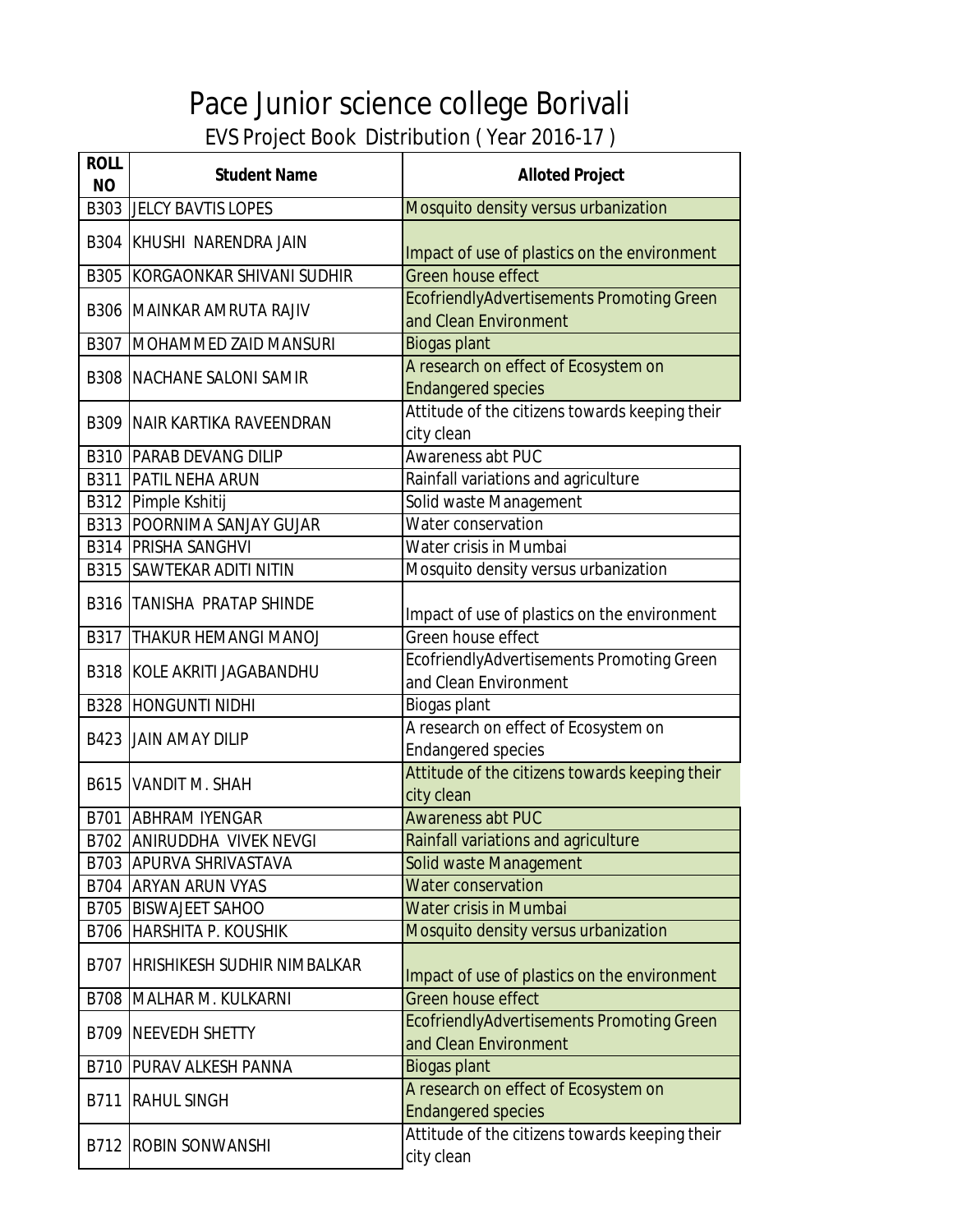| <b>ROLL</b><br><b>NO</b> | <b>Student Name</b>                              | <b>Alloted Project</b>                                             |
|--------------------------|--------------------------------------------------|--------------------------------------------------------------------|
|                          | <b>B713 SALIAN DARSHAN VIJAY</b>                 | Awareness abt PUC                                                  |
|                          | B714 shruti rajkumar sinha                       | Rainfall variations and agriculture                                |
|                          | <b>B715 SHUBHAM MEHTA</b>                        | Solid waste Management                                             |
|                          | <b>B716 SIDDHARTH SINGH</b>                      | Water conservation                                                 |
|                          | <b>B717 TANISHO DWIVEDI</b>                      | Water crisis in Mumbai                                             |
|                          | <b>B718   VEDANG VIRAJ VARTAK</b>                | Mosquito density versus urbanization                               |
|                          |                                                  |                                                                    |
|                          | <b>B803 AMEYA RAJU CHORE</b>                     | Impact of use of plastics on the environment                       |
|                          | <b>B807 RAJKARAN SINGH BHATIA</b>                | Green house effect                                                 |
|                          | <b>B817 BHARADWAJ RONAK DINESH</b>               | EcofriendlyAdvertisements Promoting Green<br>and Clean Environment |
|                          | B819 KAZI SAAD NIZAMUDDIN                        | Biogas plant                                                       |
|                          | <b>B822 HEGDE HRIDAY SANJAY</b>                  | A research on effect of Ecosystem on                               |
|                          |                                                  | <b>Endangered species</b>                                          |
| B212                     | DALI HARSHAL VIJAY                               | Attitude of the citizens towards keeping their                     |
|                          |                                                  | city clean                                                         |
|                          | <b>B215 DHERE OJAS BABA</b>                      | <b>Awareness abt PUC</b>                                           |
|                          | <b>B259 SHETH SMIT NARESH</b>                    | Rainfall variations and agriculture                                |
|                          | <b>B319 ADESH DEVIPRASAD MALLYA</b>              | Solid waste Management                                             |
|                          | <b>B320 ALIA CHITTORIA</b>                       | Water conservation                                                 |
| B321                     | <b>C S SUBIT CHELREN</b>                         | Water crisis in Mumbai                                             |
|                          | B322 Nilanjana Basab Saha                        | Mosquito density versus urbanization                               |
|                          | <b>B323 RAO SAAKSHI HARISH</b>                   | Impact of use of plastics on the environment                       |
| B324                     | SAMRUDDHI RAJENDRASINH<br>CHAUHAN                | Green house effect                                                 |
|                          |                                                  | EcofriendlyAdvertisements Promoting Green                          |
|                          | <b>B325 ISHRUTI PANCHANAN DAS</b>                | and Clean Environment                                              |
|                          | B326 UPADHYAY ARYAA KAUSHAL KUMAR                | <b>Biogas plant</b>                                                |
|                          | B401 Aarnav Dhanuka                              | A research on effect of Ecosystem on<br><b>Endangered species</b>  |
|                          | <b>B403 AGRAWAL SUBHAM CHANDRAKANT</b>           | Attitude of the citizens towards keeping their<br>city clean       |
|                          | <b>B404 AKASH ASHOK HEGDE</b>                    | Awareness abt PUC                                                  |
|                          | <b>B405 AMAN RAJKUMAR AGRAWAL</b>                | Rainfall variations and agriculture                                |
|                          | <b>B406 ANISH MANOJ MORE</b>                     | Solid waste Management                                             |
|                          | <b>B407 BAJAJ NAMAN SUSHIL</b>                   | Water conservation                                                 |
|                          | <b>B408 BANGERA RATUJITH CHETHAN</b>             | Water crisis in Mumbai                                             |
|                          | <b>B409 BHATT KASHYAP PRAKASH</b>                | Mosquito density versus urbanization                               |
| B410                     | <b>CHOUDHARY OMKAR NANDAN</b><br><b>SHASHI R</b> | Impact of use of plastics on the environment                       |
| B411                     | D'CUNHA SANCIA SANJAY                            | Green house effect                                                 |
|                          |                                                  |                                                                    |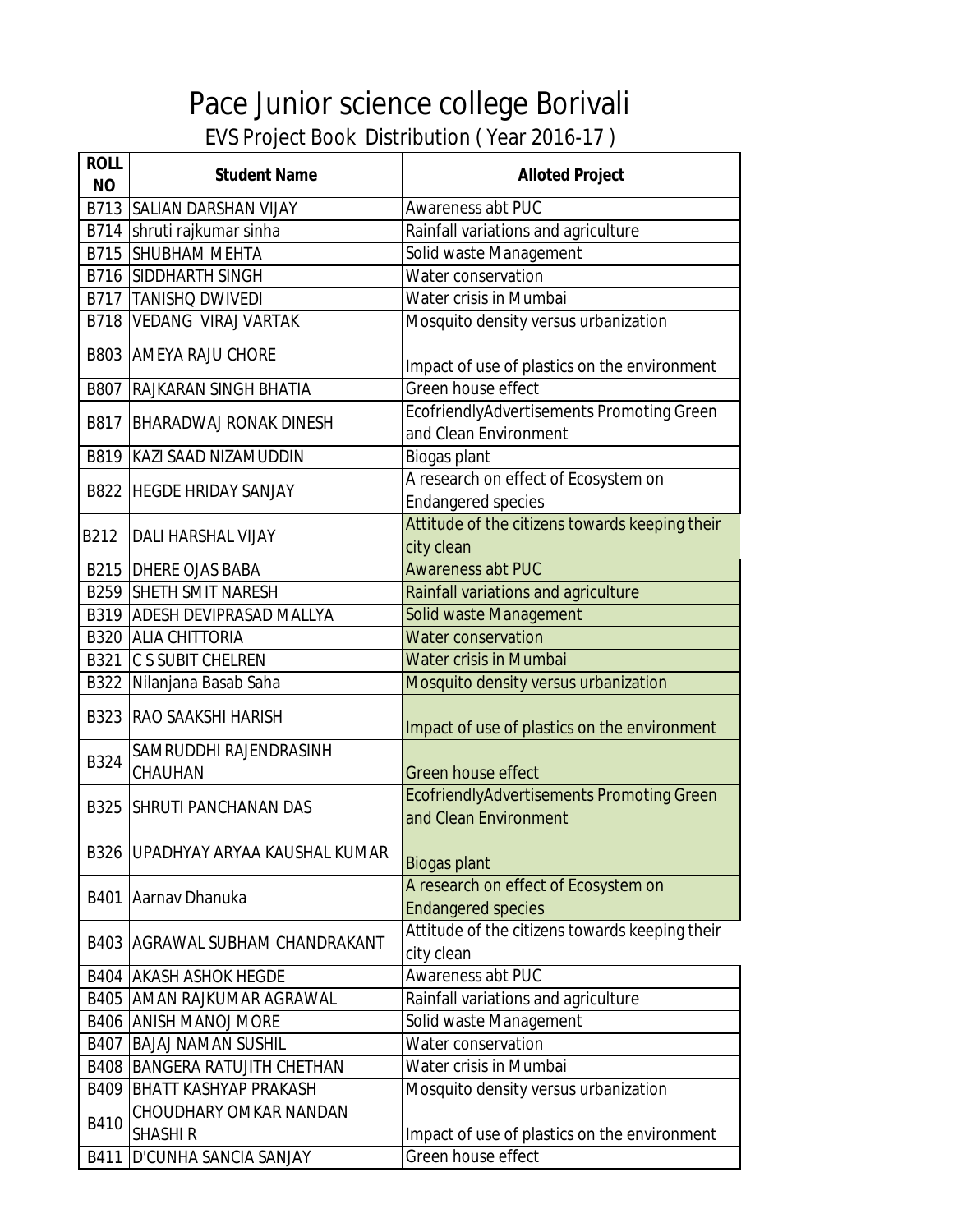| <b>ROLL</b><br><b>NO</b> | <b>Student Name</b>                     | <b>Alloted Project</b>                                             |
|--------------------------|-----------------------------------------|--------------------------------------------------------------------|
|                          | <b>B412 DHRUV SANJEEV AGRAWAL</b>       | EcofriendlyAdvertisements Promoting Green<br>and Clean Environment |
|                          | <b>B413 DHRUV TUKARAM KARVE</b>         | Biogas plant                                                       |
|                          |                                         | A research on effect of Ecosystem on                               |
|                          | <b>B414 GADODIA DEVANSH SANJAY</b>      | <b>Endangered species</b>                                          |
|                          | <b>B416 GANDHI YASH PRAGNESH</b>        | Attitude of the citizens towards keeping their<br>city clean       |
|                          | <b>B417 GAVKAR MEDHA MILIND</b>         | <b>Awareness abt PUC</b>                                           |
|                          | <b>B418 GROVER SUMEDHA MAHESH</b>       | Rainfall variations and agriculture                                |
|                          | <b>B420 HARSH JAGDISH SHELAR</b>        | Solid waste Management                                             |
|                          | <b>B421 HRITIK BANSAL</b>               | <b>Water conservation</b>                                          |
|                          | B422 Hritwik Biyani                     | <b>Water crisis in Mumbai</b>                                      |
|                          | <b>B424 JAIN VIRIK NITIN</b>            | Mosquito density versus urbanization                               |
|                          | <b>B425 JETHMALANI DEVANSH DHARMESH</b> | Impact of use of plastics on the environment                       |
|                          | <b>B426 K N V BHARAT</b>                | Green house effect                                                 |
|                          | <b>B427 KARKERA SUJAY SACHINDRA</b>     | EcofriendlyAdvertisements Promoting Green<br>and Clean Environment |
|                          | <b>B428 KINI SHRUTI UMESH</b>           | <b>Biogas plant</b>                                                |
|                          | <b>B429 MAJUMDAR RITAM MANABENDRA</b>   | A research on effect of Ecosystem on<br><b>Endangered species</b>  |
|                          | <b>B430 MEGHAJ MANISH AGRAWAL</b>       | Attitude of the citizens towards keeping their<br>city clean       |
|                          | <b>B431 MEHUL MANOJ LALA</b>            | Awareness abt PUC                                                  |
|                          | <b>B432 MHASKAR ATHARVA MANOHAR</b>     | Rainfall variations and agriculture                                |
|                          | <b>B433 MOKSHAK PARESH MODI</b>         | Solid waste Management                                             |
|                          | <b>B434 MORE VAIBHAVI SUNIL</b>         | Water conservation                                                 |
|                          | <b>B435 PAWAR HARISH VISHWAJIT</b>      | Water crisis in Mumbai                                             |
|                          | <b>B436 PIYUSH R S CHAUHAN</b>          | Mosquito density versus urbanization                               |
|                          | <b>B438 SHAH BHAVYA NILESH</b>          | Impact of use of plastics on the environment                       |
| B439                     | <b>SHAH DHRUVAL SURESH</b>              | Green house effect                                                 |
|                          | <b>B440 Shah Manay Nilesh</b>           | EcofriendlyAdvertisements Promoting Green<br>and Clean Environment |
| B441                     | SHAH MEET PARAG                         | Biogas plant                                                       |
|                          |                                         | A research on effect of Ecosystem on                               |
|                          | <b>B442 SHETTY RAHUL RAVI</b>           | <b>Endangered species</b>                                          |
| B443                     | Shloak Kopinesh Patil                   | Attitude of the citizens towards keeping their<br>city clean       |
|                          | B444 Shrey Ketan Shah                   | <b>Awareness abt PUC</b>                                           |
|                          | B445 Shubham Deepak Suryavanshi         | Rainfall variations and agriculture                                |
|                          | B446 Utsav Shah                         | Solid waste Management                                             |
|                          | <b>B447 VARTAK CHINMAY RAJESH</b>       | <b>Water conservation</b>                                          |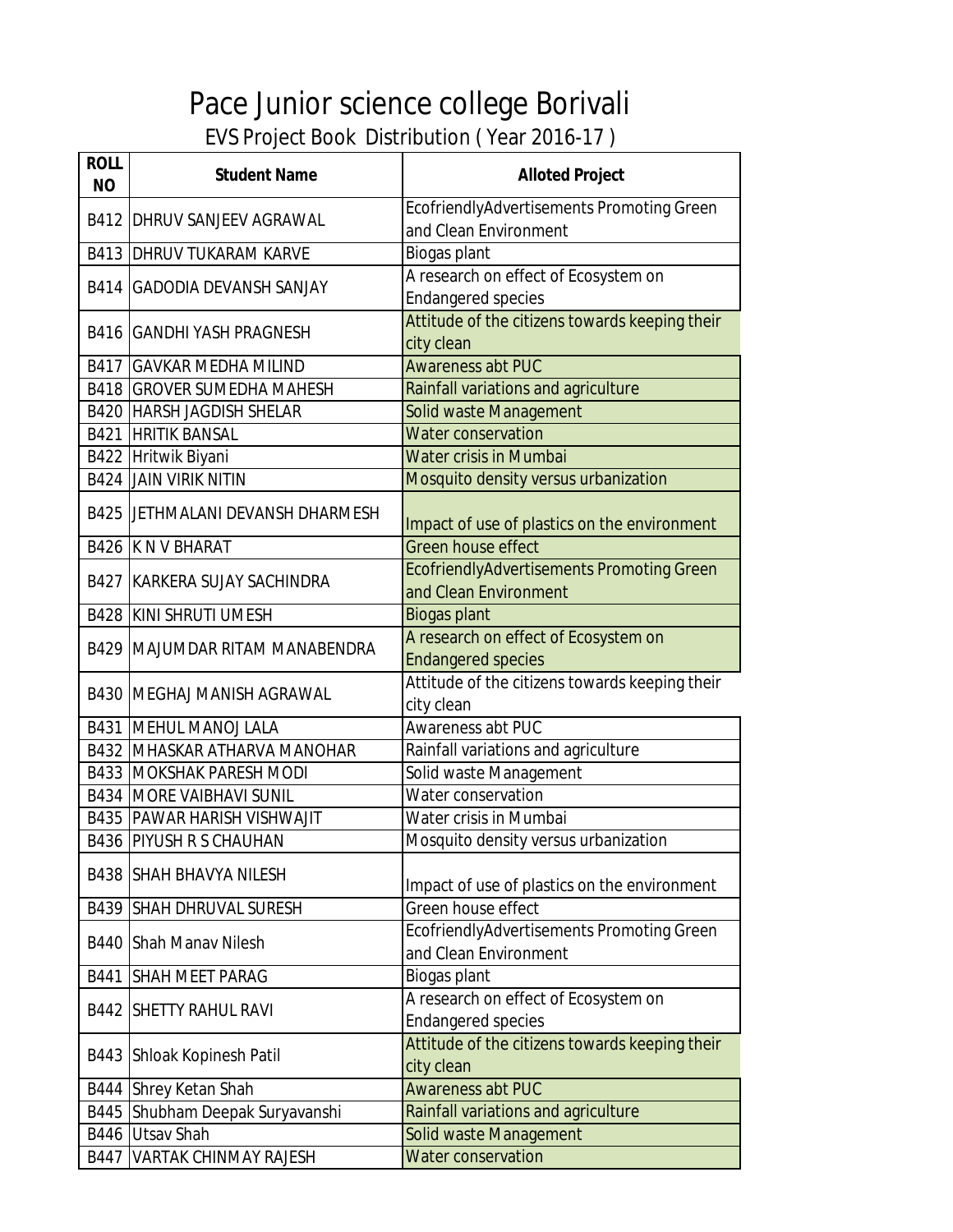| <b>ROLL</b><br><b>NO</b> | <b>Student Name</b>                     | <b>Alloted Project</b>                                                    |
|--------------------------|-----------------------------------------|---------------------------------------------------------------------------|
|                          | <b>B502 AAYUSH VIPUL BIRLA</b>          | Water crisis in Mumbai                                                    |
|                          | B503 adarsh shree shresth               | Mosquito density versus urbanization                                      |
|                          | B504 Aditya Ashesh Kumar                | Impact of use of plastics on the environment                              |
|                          | <b>B505 ADITYA PRAKASH PATEL</b>        | <b>Green house effect</b>                                                 |
|                          | B506 AKANKSHA NARENDRA KUMAR SINGH      | <b>EcofriendlyAdvertisements Promoting Green</b><br>and Clean Environment |
|                          | <b>B507 ANANYA AJIT SINGH</b>           | <b>Biogas plant</b>                                                       |
|                          | <b>B508 ANIRUDH SACHIDANANDAN MENON</b> | A research on effect of Ecosystem on<br><b>Endangered species</b>         |
|                          | B509 Anish Lodha                        | Attitude of the citizens towards keeping their<br>city clean              |
|                          | <b>B510 ARYA BHAVIK TRIVEDI</b>         | <b>Awareness abt PUC</b>                                                  |
| B511                     | <b>ASHUTOSH GIRISH SINGH</b>            | Rainfall variations and agriculture                                       |
|                          | <b>B512 BANE RAHUL CHANDRASHEKHAR</b>   | Solid waste Management                                                    |
|                          | <b>B513 BHARGAVA KUSHAGRA JAYESH</b>    | Water conservation                                                        |
|                          | <b>B514 BHAVYA AMIT SHAH</b>            | Water crisis in Mumbai                                                    |
|                          | <b>B515 BLADEN CHARLES MARTIN</b>       | Mosquito density versus urbanization                                      |
|                          | <b>B516 CHAINIKA SHAH</b>               | Impact of use of plastics on the environment                              |
|                          | <b>B517 CHALKE MANDAR HARISHCHANDRA</b> | Green house effect                                                        |
| <b>B518</b>              | CHAROLIYA MOHAMMED HASAN                | EcofriendlyAdvertisements Promoting Green                                 |
|                          | <b>SULEMAN</b>                          | and Clean Environment                                                     |
|                          | <b>B519 CHINMAY ULHAS GAWDE</b>         | Biogas plant                                                              |
|                          | <b>B520 DAVE RUTVIJ MAYANK</b>          | A research on effect of Ecosystem on<br><b>Endangered species</b>         |
| B521                     | <b>DESAI AMAR KETAN</b>                 | Attitude of the citizens towards keeping their<br>city clean              |
|                          | B522 devansh agarwal                    | <b>Awareness abt PUC</b>                                                  |
|                          | B523 Dhairya Chetan Shah                | Rainfall variations and agriculture                                       |
|                          | B524 Dhruv Parag Kadakia                | Solid waste Management                                                    |
|                          | <b>B525 DHRUVAJIT GHOSH</b>             | <b>Water conservation</b>                                                 |
|                          | <b>B526 DNYANMOTHE SHUBHAM VILAS</b>    | Water crisis in Mumbai                                                    |
| B527                     | <b>DSA REMSTON FELIX RONALD</b>         | Mosquito density versus urbanization                                      |
| <b>B528</b>              | <b>DUBEY SARVESH SABHASHANKAR</b>       | Impact of use of plastics on the environment                              |
| B529                     | <b>FENIL BHARAT MADLANI</b>             | Green house effect                                                        |
|                          | <b>B530 GANESH GOPI THIMMANKATTI</b>    | <b>EcofriendlyAdvertisements Promoting Green</b><br>and Clean Environment |
| B532                     | <b>GAWDE SARAH RAMESH</b>               | <b>Biogas plant</b>                                                       |
| B533                     | Girish Kulkarni                         | A research on effect of Ecosystem on<br><b>Endangered species</b>         |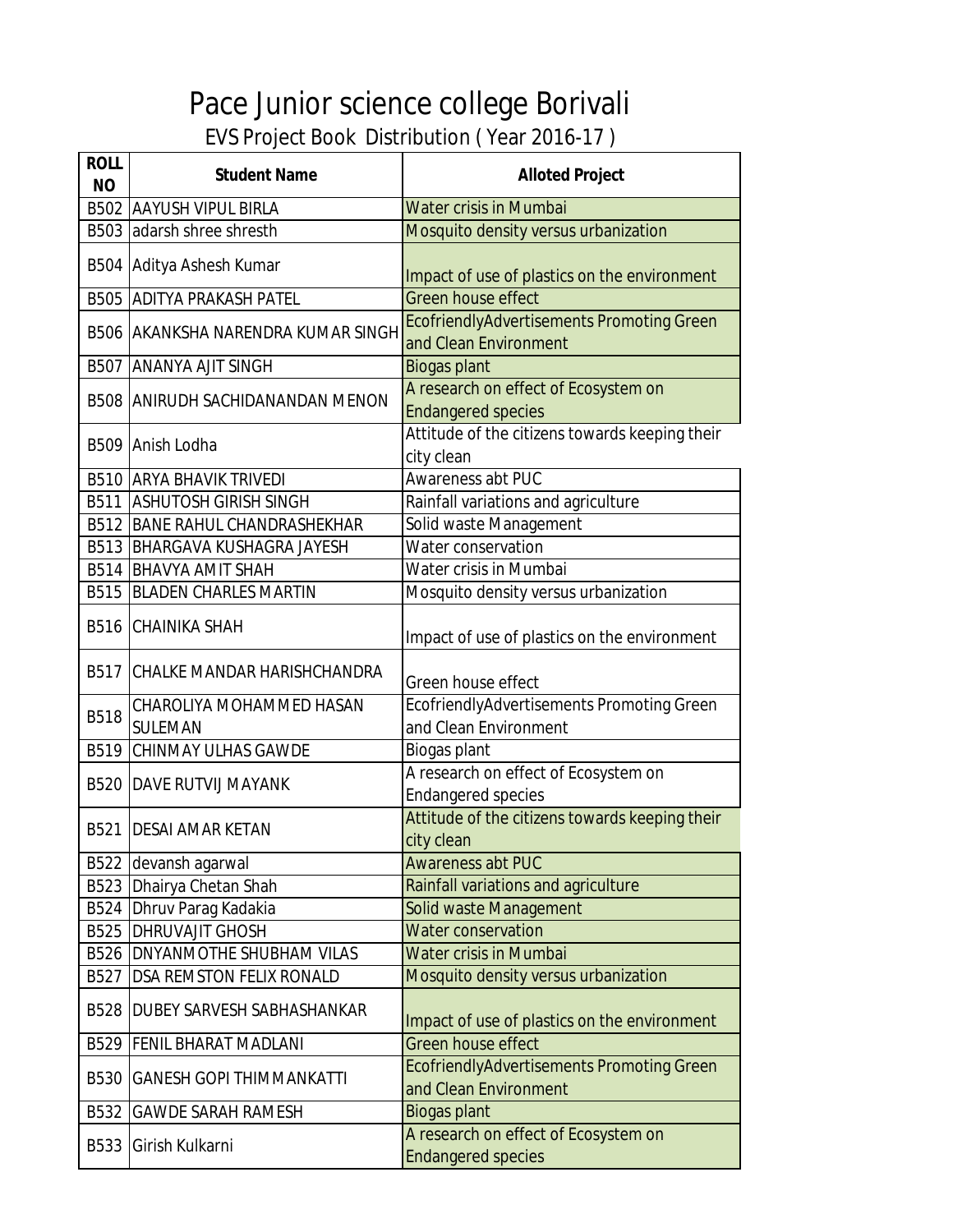| <b>ROLL</b><br><b>NO</b> | <b>Student Name</b>                     | <b>Alloted Project</b>                                                    |
|--------------------------|-----------------------------------------|---------------------------------------------------------------------------|
|                          | <b>B534 GUHAGARKAR NEERAJ SHARAD</b>    | Attitude of the citizens towards keeping their                            |
|                          | <b>B535 GUNJAN KISHAN SURIYA</b>        | city clean<br>Awareness abt PUC                                           |
|                          |                                         |                                                                           |
|                          | <b>B536 HARSH SRIVASTAVA</b>            | Rainfall variations and agriculture                                       |
|                          | B537   HIMANSHU SHRAWAN AGARWAL         | Solid waste Management<br>Water conservation                              |
|                          | <b>B538 JAIN MANAV SURENDAR</b>         |                                                                           |
|                          | B539 Janhavi Santosh Bhosale            | Water crisis in Mumbai                                                    |
|                          | <b>B540 JAY BHARAT NAYANI</b>           | Mosquito density versus urbanization                                      |
|                          | <b>B541 JOSHI HITAISHI VIJAY</b>        | Impact of use of plastics on the environment                              |
|                          | <b>B542 JOY KAUSHIK SANGHAVI</b>        | Green house effect                                                        |
|                          | <b>B543 KADAV PARTH SHEKHAR</b>         | EcofriendlyAdvertisements Promoting Green<br>and Clean Environment        |
|                          | <b>B544 KAOSHIK RONAK NITIN</b>         | Biogas plant                                                              |
|                          |                                         | A research on effect of Ecosystem on                                      |
|                          | <b>B546 KOTAK MEET NITIN</b>            | <b>Endangered species</b>                                                 |
|                          | <b>B547 KOTHARI HARDIK DARSHAK</b>      | Attitude of the citizens towards keeping their                            |
|                          |                                         | city clean                                                                |
|                          | <b>B548 KSHITIJ SUNIL MEHTA</b>         | <b>Awareness abt PUC</b>                                                  |
|                          | <b>B549 LAKHANI RAJ VIREN</b>           | Rainfall variations and agriculture                                       |
|                          | <b>B550 MAHAJAN SALONI RAJENDRA</b>     | Solid waste Management                                                    |
|                          | <b>B552 MANTRI SHANEY PUSHKAR KUMAR</b> | <b>Water conservation</b>                                                 |
|                          | <b>B553 MAUKTIK KULKARNI</b>            | Water crisis in Mumbai                                                    |
|                          | <b>B554 MEHTA DHRUV NILESH</b>          | Mosquito density versus urbanization                                      |
|                          | <b>B555 MEHTA HARSH NIKHIL</b>          | Impact of use of plastics on the environment                              |
|                          | <b>B556 MENAT PRAFUL ARVIND</b>         | Green house effect                                                        |
|                          | B557 Mohnish Kishore Nathani            | <b>EcofriendlyAdvertisements Promoting Green</b><br>and Clean Environment |
|                          | <b>B558 MOHNISH MAGESH</b>              | <b>Biogas plant</b>                                                       |
|                          | <b>B559   MULE CHIRAG MANDAR</b>        | A research on effect of Ecosystem on<br><b>Endangered species</b>         |
|                          | <b>B560 INABEEL ASIF KHAN</b>           | Attitude of the citizens towards keeping their<br>city clean              |
|                          | <b>B561 NAIK RISHABH RAJESH</b>         | Awareness abt PUC                                                         |
|                          | <b>B562 NAITIK RAKESH ZAVERI</b>        | Rainfall variations and agriculture                                       |
|                          | <b>B563 NEERAJ MAGAN GANGANI</b>        | Solid waste Management                                                    |
|                          | <b>B564 NIHAL PARIKSHIT NOTARIA</b>     | Water conservation                                                        |
|                          | <b>B565 NILAY KALPESH SHAH</b>          | Water crisis in Mumbai                                                    |
|                          | <b>B566 NISHI AMISH MODI</b>            | Mosquito density versus urbanization                                      |
| B567                     | OMKAR VINAYAK GOVEKAR                   | Impact of use of plastics on the environment                              |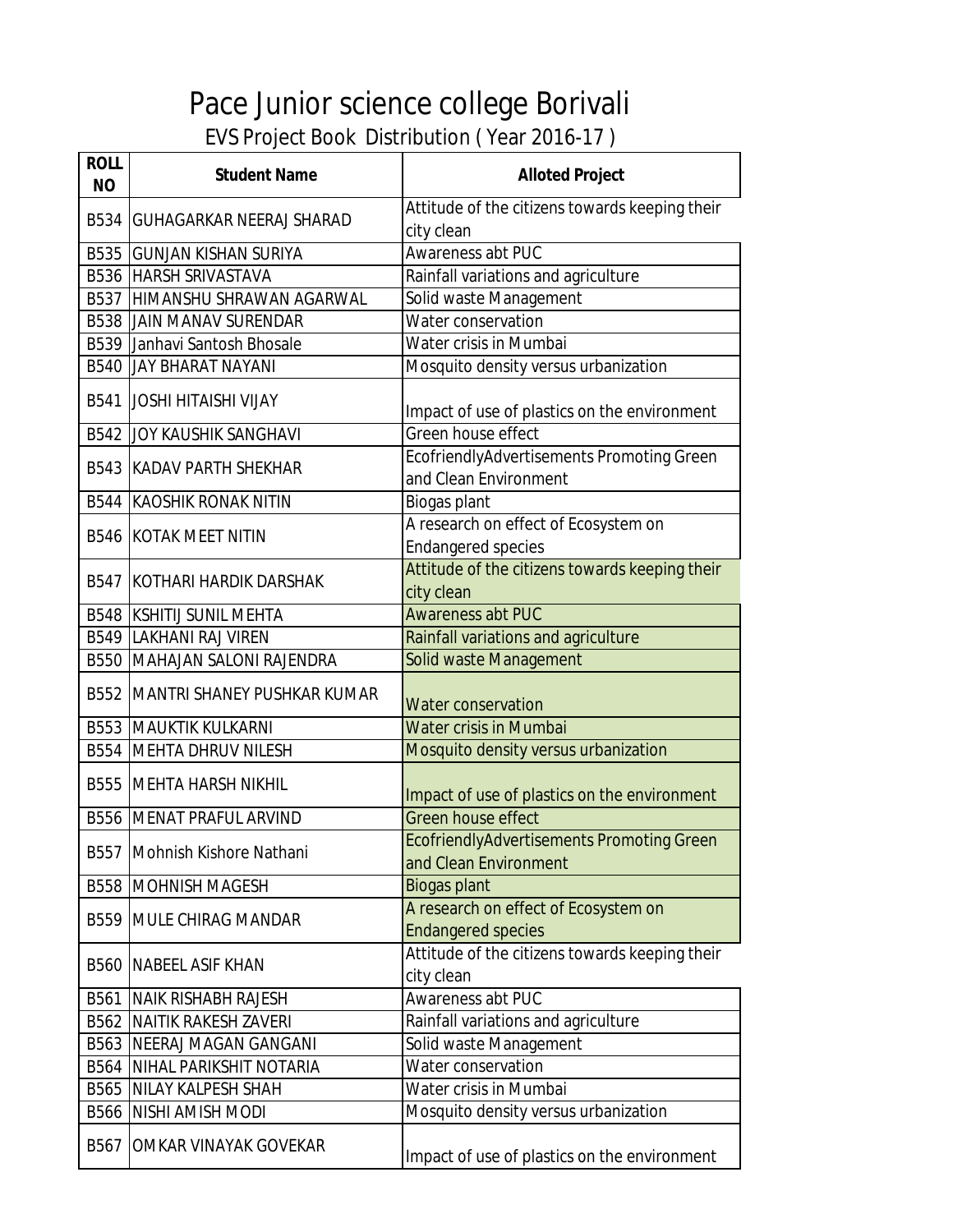| <b>ROLL</b><br><b>NO</b> | <b>Student Name</b>                     | <b>Alloted Project</b>                           |
|--------------------------|-----------------------------------------|--------------------------------------------------|
|                          | <b>B568 PANCHAL VINAYAK GAJENDRA</b>    | Green house effect                               |
|                          | <b>B569 PANDYA RAJ KAMLESH</b>          | EcofriendlyAdvertisements Promoting Green        |
|                          |                                         | and Clean Environment                            |
|                          | <b>B570   PARAKH BHAVESH SHAILENDRA</b> | Biogas plant                                     |
|                          | B571 Parth Anil Mistry                  | A research on effect of Ecosystem on             |
|                          |                                         | <b>Endangered species</b>                        |
|                          | <b>B572   PARTH SANDEEP KANSARA</b>     | Attitude of the citizens towards keeping their   |
|                          |                                         | city clean                                       |
|                          | B573 Parthiv Dilip Gala                 | <b>Awareness abt PUC</b>                         |
|                          | <b>B574 PRABHAKAR RAJESH</b>            | Rainfall variations and agriculture              |
|                          | B575 Prakroot Amit Shah                 | Solid waste Management                           |
|                          | <b>B577 PRANJAL MAHAJAN</b>             | Water conservation                               |
|                          | <b>B578 PREET PRADIP BAXI</b>           | Water crisis in Mumbai                           |
|                          | <b>B580 PUTHUKATTIL RAHUL MAHESH</b>    | Mosquito density versus urbanization             |
|                          | <b>B581 RAM ANOOP GORADIA</b>           | Impact of use of plastics on the environment     |
|                          | <b>B582 RANA KRISH DHARMESH</b>         | Green house effect                               |
|                          |                                         | <b>EcofriendlyAdvertisements Promoting Green</b> |
|                          | <b>B583 RANGNEKAR SHANTANU NILESH</b>   | and Clean Environment                            |
| <b>B584</b>              | <b>Reet Akshat</b>                      | <b>Biogas plant</b>                              |
|                          |                                         | A research on effect of Ecosystem on             |
| <b>B585</b>              | <b>RISHIL SHETH</b>                     | <b>Endangered species</b>                        |
|                          | <b>B586 RIYA THAKKAR</b>                | Attitude of the citizens towards keeping their   |
|                          |                                         | city clean                                       |
|                          | <b>B587 RODRIGUES SWEN STANEY</b>       | Awareness abt PUC                                |
|                          | B589 sarah yusuf hawa                   | Rainfall variations and agriculture              |
|                          | <b>B590 SAYANTIKA PAUL</b>              | Solid waste Management                           |
| B591                     | <b>SHAH CHAITANYA MAYANK</b>            | Water conservation                               |
|                          | <b>B592 SHAH DHAIRYA CHETAN</b>         | Water crisis in Mumbai                           |
| B594                     | <b>SHAH SMIT PRIYESH</b>                | Mosquito density versus urbanization             |
| B595                     | Shah Tanay Jatin                        | Impact of use of plastics on the environment     |
| B596                     | <b>SHARMA GAURAV PAWAN</b>              | Green house effect                               |
|                          |                                         | EcofriendlyAdvertisements Promoting Green        |
| B597                     | <b>SHARMA SIDDHANT SATISH</b>           | and Clean Environment                            |
| B598                     | <b>SHARMA TANYA HEMANT</b>              | Biogas plant                                     |
|                          |                                         | A research on effect of Ecosystem on             |
| B599                     | Shashank                                | <b>Endangered species</b>                        |
|                          |                                         | Attitude of the citizens towards keeping their   |
| <b>B600</b>              | <b>SHETE KOUSTUBH VIJAY</b>             | city clean                                       |
| B601                     | <b>SHETH MANASI TARAK</b>               | <b>Awareness abt PUC</b>                         |
| B602                     | <b>SHETH VATSAL UDAY</b>                | Rainfall variations and agriculture              |
|                          | B603 Shubham Paras Chaplot              | Solid waste Management                           |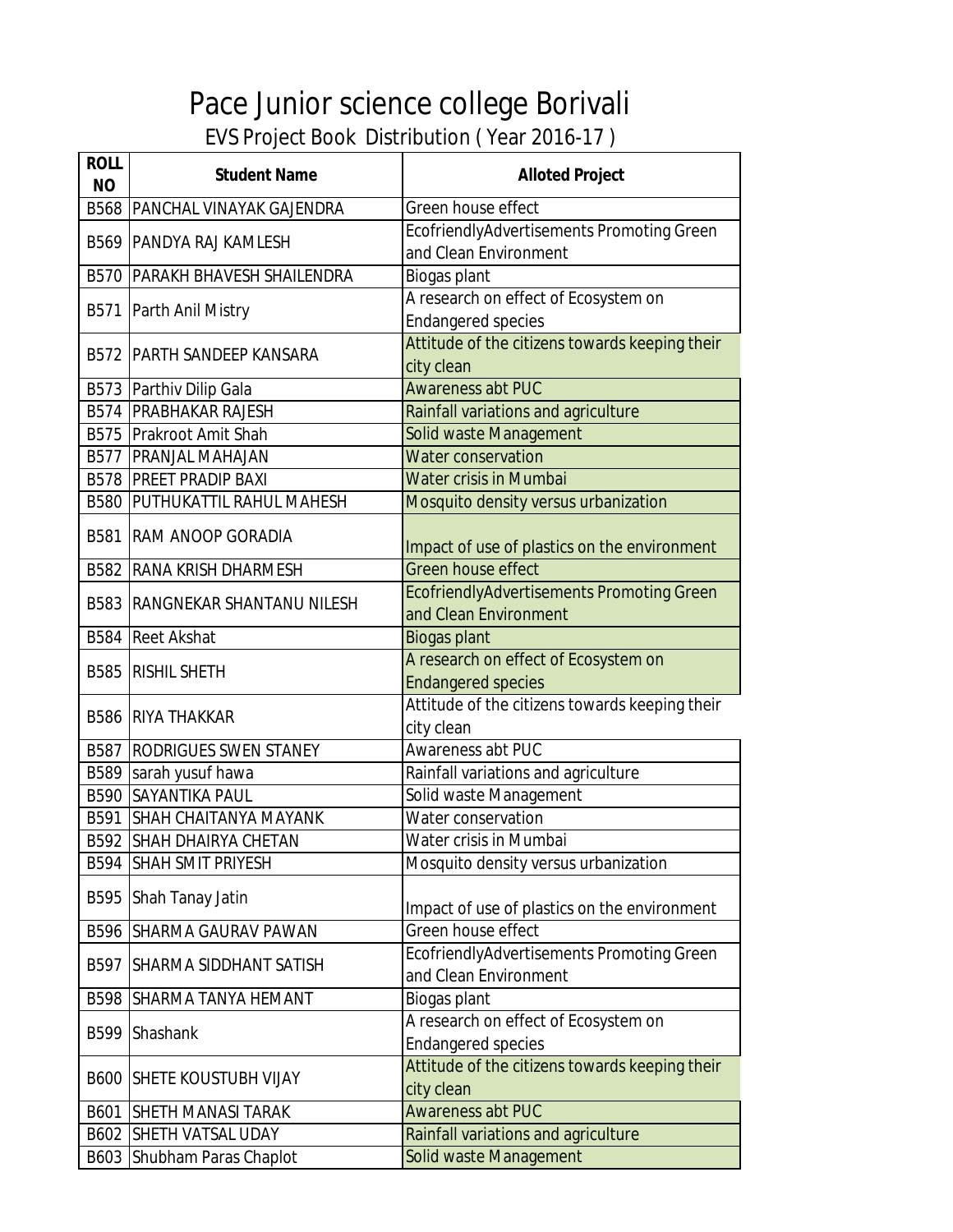| <b>ROLL</b><br><b>NO</b> | <b>Student Name</b>                   | <b>Alloted Project</b>                                             |
|--------------------------|---------------------------------------|--------------------------------------------------------------------|
|                          | <b>B604 SHUBHAM SHIVCHAND DWIVEDI</b> | <b>Water conservation</b>                                          |
|                          | <b>B605 SHUKLA UTKARSH UMESH</b>      | <b>Water crisis in Mumbai</b>                                      |
|                          | <b>B606 SONERIA AYUSH HITESH</b>      | Mosquito density versus urbanization                               |
|                          | <b>B609 THAKUR JIGNESH MANGESH</b>    | Impact of use of plastics on the environment                       |
|                          | <b>B610 TIRTH VIPUL PAREKH</b>        | Green house effect                                                 |
| B611                     | <b>TOLE RUTVIJ PRASHANT</b>           | EcofriendlyAdvertisements Promoting Green<br>and Clean Environment |
|                          | <b>B612   TORAVI RADHIKA JITENDRA</b> | Biogas plant                                                       |
|                          | <b>B613 JUMANG RAJESH SAVLA</b>       | A research on effect of Ecosystem on<br><b>Endangered species</b>  |
|                          | <b>B616 VARTAK SAHIL RAVINDRA</b>     | Attitude of the citizens towards keeping their<br>city clean       |
|                          | <b>B617 VARTAK SHUBHAM ABHAY</b>      | Awareness abt PUC                                                  |
|                          | <b>B618 VARUN VINOD NAIR</b>          | Rainfall variations and agriculture                                |
|                          | <b>B619 VEDANT NIMESH VALIA</b>       | Solid waste Management                                             |
|                          | B620 Vedant s dokania                 | Water conservation                                                 |
|                          | <b>B720 DHRUV PAREKH</b>              | Water crisis in Mumbai                                             |
| B721                     | <b>GOURAB BHASKAR GHOSHAL</b>         | Mosquito density versus urbanization                               |
|                          | <b>B801 JOSHI SUYASH SUKHENDU</b>     | Impact of use of plastics on the environment                       |
|                          | <b>B802 TARINI R KULKARNI</b>         | Green house effect                                                 |
|                          | <b>B804 HARSH MEHTA BHUPENDRA</b>     | EcofriendlyAdvertisements Promoting Green<br>and Clean Environment |
| <b>B805</b>              | <b>HANDOCHA DEVANG SADAK</b>          | Biogas plant                                                       |
|                          | <b>B806 SHIVANI GOYAL</b>             | A research on effect of Ecosystem on<br><b>Endangered species</b>  |
|                          | <b>B808 SHASHWAT HEMANT KAKKAD</b>    | Attitude of the citizens towards keeping their<br>city clean       |
|                          | <b>B809 BHAVIN GAJJAR</b>             | <b>Awareness abt PUC</b>                                           |
|                          | <b>B810 VINAY VIJAY DEVADIGA</b>      | Rainfall variations and agriculture                                |
| B811                     | MONICA VASUDEVSINGH PARIHAR           | Solid waste Management                                             |
|                          | <b>B812 ANKIT NEERAJ TRIPATHI</b>     | Water conservation                                                 |
|                          | <b>B813 RICKSTON PINTO</b>            | Water crisis in Mumbai                                             |
|                          | <b>B814 GIREESHA TIRUMALASETTY</b>    | Mosquito density versus urbanization                               |
| B815                     | MORWAL BHAVIKA MAHESH                 | Impact of use of plastics on the environment                       |
| B816                     | KSHIRSAGAR PRANAYA SUHAS              | Green house effect                                                 |
| <b>B818</b>              | <b>DHOLANIYA SAKSHI HITENDRA</b>      | EcofriendlyAdvertisements Promoting Green<br>and Clean Environment |
|                          | <b>B820 PATIL ANKIT VILAS</b>         | <b>Biogas plant</b>                                                |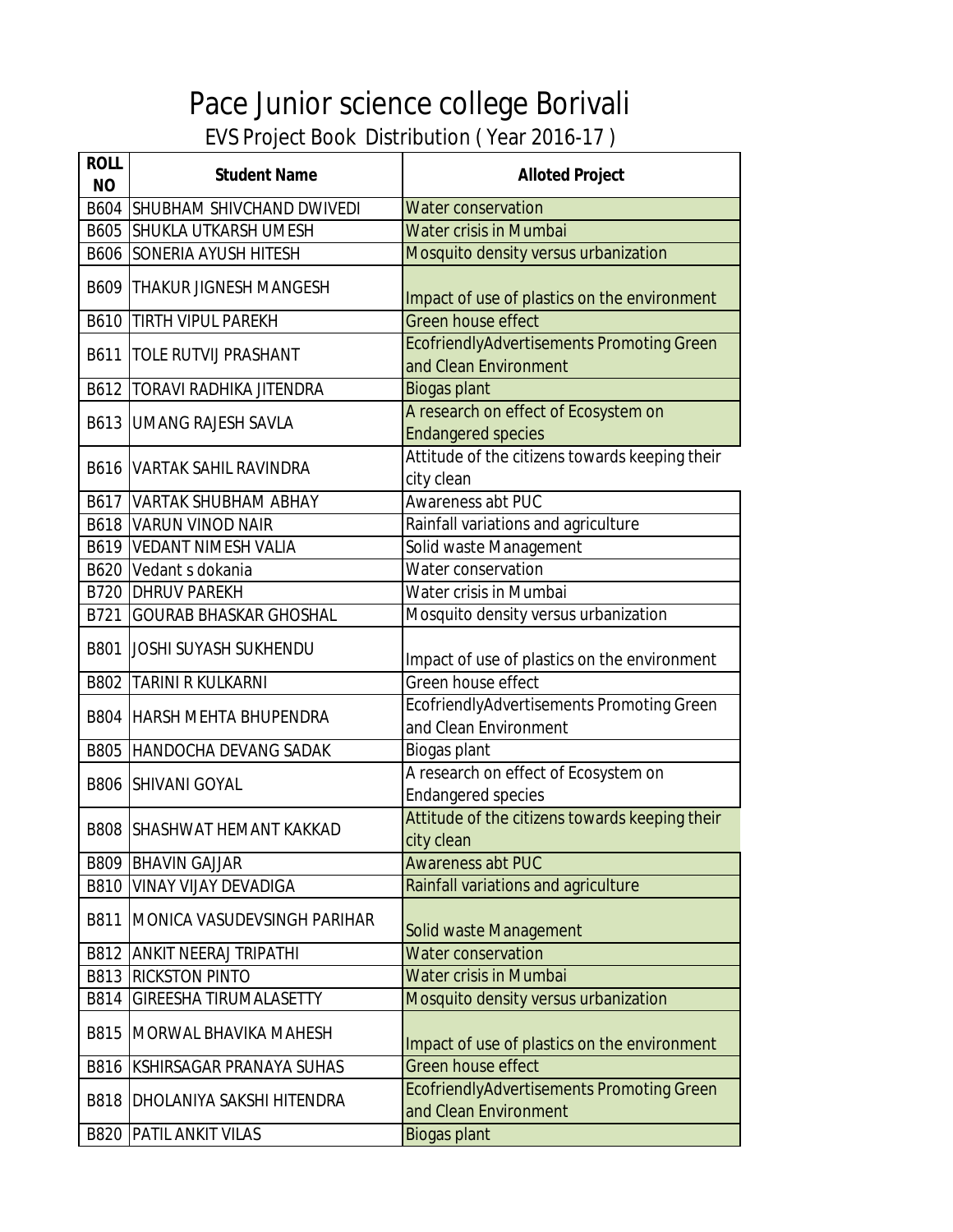| <b>ROLL</b><br><b>NO</b> | <b>Student Name</b>             | <b>Alloted Project</b>                                            |
|--------------------------|---------------------------------|-------------------------------------------------------------------|
|                          | <b>B821 PRACHI DAROLIA</b>      | A research on effect of Ecosystem on<br><b>Endangered species</b> |
|                          | <b>B823 NEIL R. ZAVERI</b>      | Attitude of the citizens towards keeping their<br>city clean      |
|                          | <b>B824 MANSI TRIVEDI</b>       | Awareness abt PUC                                                 |
|                          | <b>B825 SMIT SACHIN PATIL</b>   | Rainfall variations and agriculture                               |
|                          | <b>B327 TANISHA PRAVIN JAIN</b> | Solid waste Management                                            |
| <b>CIS</b>               | <b>SAVLA PRATIK ISHWAR</b>      | Water conservation                                                |
| <b>CIS</b>               | <b>GANDHI MEET JIGNESH</b>      | Water crisis in Mumbai                                            |
| <b>CIS</b>               | <b>SHAIKH ANAM SHAFIQUE</b>     | Mosquito density versus urbanization                              |